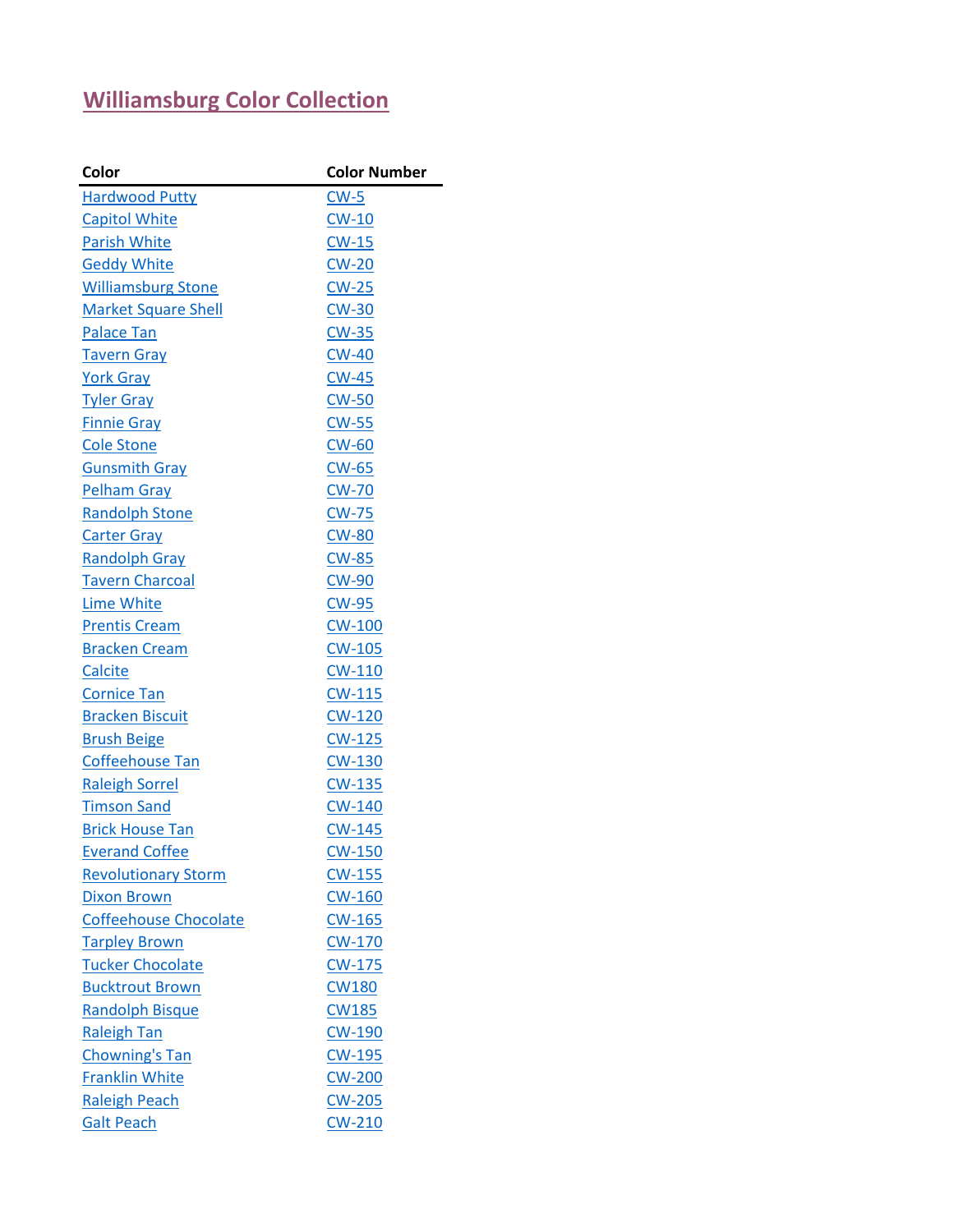| <b>Custis Salmon</b>       | <b>CW-215</b> |
|----------------------------|---------------|
| <b>Lightfoot Salmon</b>    | <b>CW-220</b> |
| <b>Wythe Rose</b>          | <b>CW-225</b> |
| <b>Carter Red</b>          | $CW-230$      |
| <b>Brickyard Clay</b>      | <b>CW-235</b> |
| Walnut                     | <b>CW-240</b> |
| <b>St. George Red</b>      | $CW-245$      |
| <b>Carriage Red</b>        | <b>CW-250</b> |
| <b>Palace Arms Red</b>     | <b>CW-255</b> |
| <b>Reid Brown</b>          | <b>CW-260</b> |
| Charlton Brown             | <b>CW-265</b> |
| <b>Nicolson Red</b>        | <b>CW-270</b> |
| <b>Ludwell White</b>       | <b>CW-275</b> |
| <b>Moir Gold</b>           | <b>CW-280</b> |
| Gamboge                    | <b>CW-285</b> |
| <b>English Ochre</b>       | CW-290        |
| <b>Hale Orange</b>         | <b>CW-295</b> |
| <b>Tucker Orange</b>       | <b>CW-300</b> |
| Claret                     | <b>CW-305</b> |
| <b>China Red</b>           | <b>CW-310</b> |
| <b>Cornwallis Red</b>      | <b>CW-315</b> |
| <b>Dragons Blood</b>       | <b>CW-320</b> |
| <b>Brickyard Red</b>       | <b>CW-325</b> |
| <b>Cochineal Red</b>       | <b>CW-330</b> |
| <b>King's Red</b>          | <b>CW-335</b> |
| <b>Greenhow Vermillion</b> | <b>CW-340</b> |
| <b>Travers Red</b>         | <b>CW-345</b> |
| <b>Barrett Brick</b>       | <b>CW-350</b> |
| <b>Carter Plum</b>         | <b>CW-355</b> |
| <b>Powell Smokehouse</b>   | <b>CW-360</b> |
| <b>Byrd Beige</b>          | CW-365        |
| <b>Sweeney Yellow</b>      | <b>CW-370</b> |
| <b>Tavern Ochre</b>        | <b>CW-375</b> |
| <b>Massicot</b>            | <b>CW-380</b> |
| <b>Coffeehouse Ochre</b>   | <b>CW-385</b> |
| <b>Bryan Ochre</b>         | <b>CW-390</b> |
| <b>Governor's Gold</b>     | <b>CW-395</b> |
| <b>Damask Yellow</b>       | <b>CW-400</b> |
| <b>Damask Gold</b>         | <b>CW-405</b> |
| <b>Chamber Yellow</b>      | <b>CW-410</b> |
| <b>Wythe Tan</b>           | <b>CW-415</b> |
| <b>Wythe Gold</b>          | <b>CW-420</b> |
| <b>Palace Ochre</b>        | <b>CW-425</b> |
| <b>Scrivener Gold</b>      | <b>CW-430</b> |
| <b>Everard Gold</b>        | <b>CW-435</b> |
| <b>Gloucester Green</b>    | <b>CW-440</b> |
| <b>Burwell Green</b>       | <b>CW-445</b> |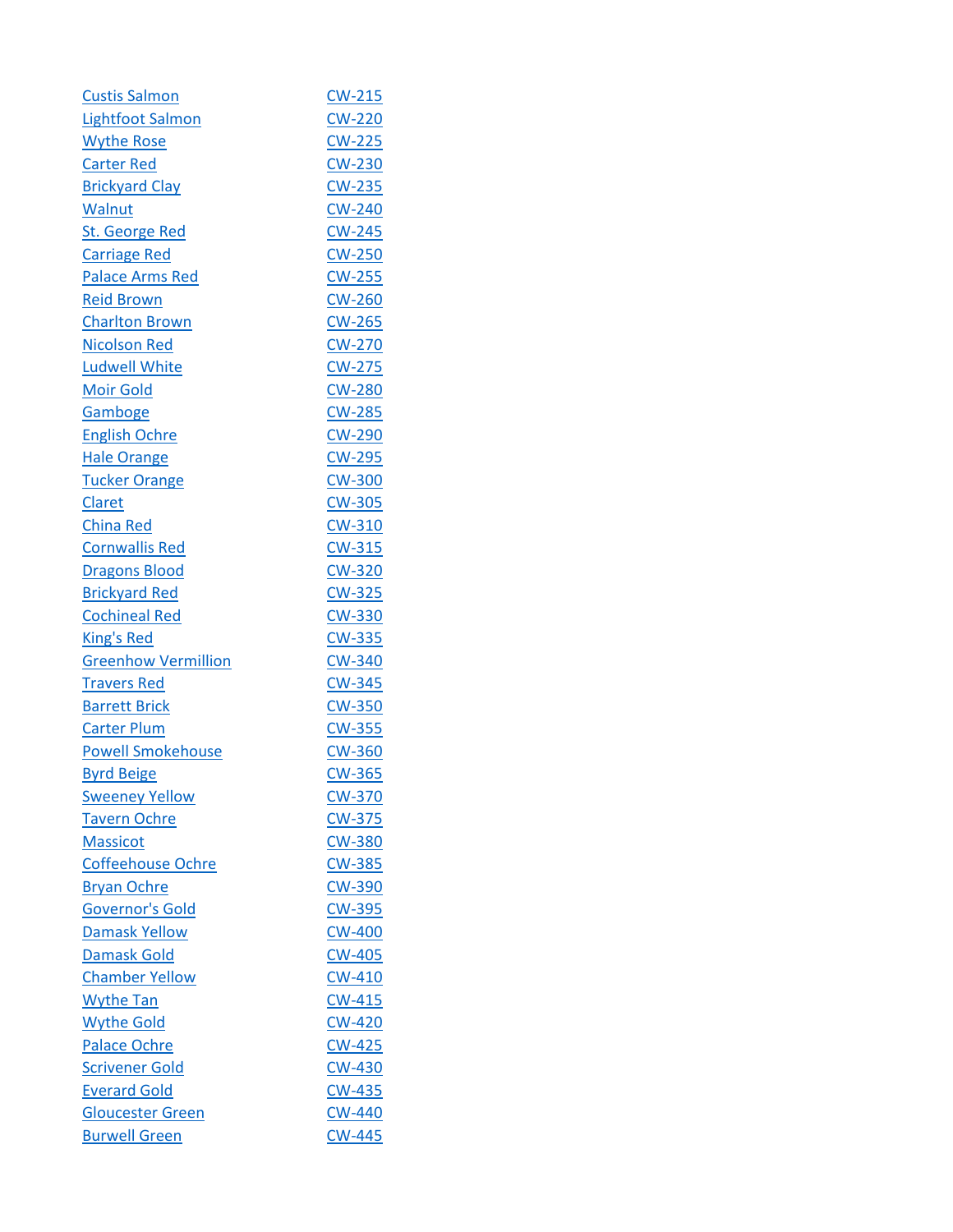| <b>Greenhow Moss</b>           | <b>CW-450</b> |
|--------------------------------|---------------|
| <b>Green Earth</b>             | <b>CW-455</b> |
| <b>Green Umber</b>             | <b>CW-460</b> |
| <b>Parrot Green</b>            | <b>CW-465</b> |
| <b>Timson Green</b>            | <b>CW-470</b> |
| <b>Palmer Green</b>            | <b>CW-475</b> |
| <b>Bassett Hall Green</b>      | <b>CW-480</b> |
| <b>Burgess Green</b>           | <b>CW-485</b> |
| <b>Levingston Green</b>        | <b>CW-490</b> |
| <b>Russell Green</b>           | <b>CW-495</b> |
| <b>Nicolson Green</b>          | <b>CW-500</b> |
| <b>Windsor Green</b>           | <b>CW-505</b> |
| <b>Waller Green</b>            | $CW-510$      |
| <b>Sea Green</b>               | <b>CW-515</b> |
| <b>Palace Green</b>            | <b>CW-520</b> |
| <b>Raleigh Green</b>           | $CW-525$      |
| <b>Colonial Verdigris</b>      | <b>CW-530</b> |
| <b>Buffett Green</b>           | <b>CW-535</b> |
| <b>Dunmore Green</b>           | <b>CW-540</b> |
| <b>Spotswood Teal</b>          | <b>CW-545</b> |
| <b>Geddy Verdigris</b>         | <b>CW-550</b> |
| <b>Goodwin Green</b>           | <b>CW-555</b> |
| <b>Galt Blue</b>               | <b>CW-560</b> |
| <b>Anderson Blue</b>           | $CW-565$      |
| <b>Mayo Teal</b>               | <b>CW-570</b> |
| <b>Everard Blue</b>            | <b>CW-575</b> |
| <b>Wetherburn's Blue</b>       | <b>CW-580</b> |
| <b>Ewing Blue</b>              | <b>CW-585</b> |
| <b>Williamsburg Wythe Blue</b> | <b>CW-590</b> |
| Chesapeake Blue                | <b>CW-595</b> |
| <b>Bracken Blue</b>            | <b>CW-600</b> |
| <b>Palace Blue</b>             | <b>CW-605</b> |
| Lafayette Blue                 | <b>CW-610</b> |
| <b>Randolph Blue</b>           | <b>CW-615</b> |
| <b>Finley Blue</b>             | <b>CW-620</b> |
| <b>Prussian Blue</b>           | <b>CW-625</b> |
| <b>Washington Blue</b>         | <b>CW-630</b> |
| <b>Nelson Blue</b>             | CW-635        |
| Pearl                          | <b>CW-640</b> |
| <b>Apollo Blue</b>             | <b>CW-645</b> |
| <b>Palace Pearl</b>            | <b>CW-650</b> |
| <b>Greenhow Blue</b>           | $CW-655$      |
| <b>Chiswell Blue</b>           | <b>CW-660</b> |
| <b>Powell Gray</b>             | <b>CW-665</b> |
| <b>Azurite</b>                 | <u>CW-670</u> |
| <b>Brush Blue</b>              | CW-675        |
| <b>Mopboard Black</b>          | CW-680        |